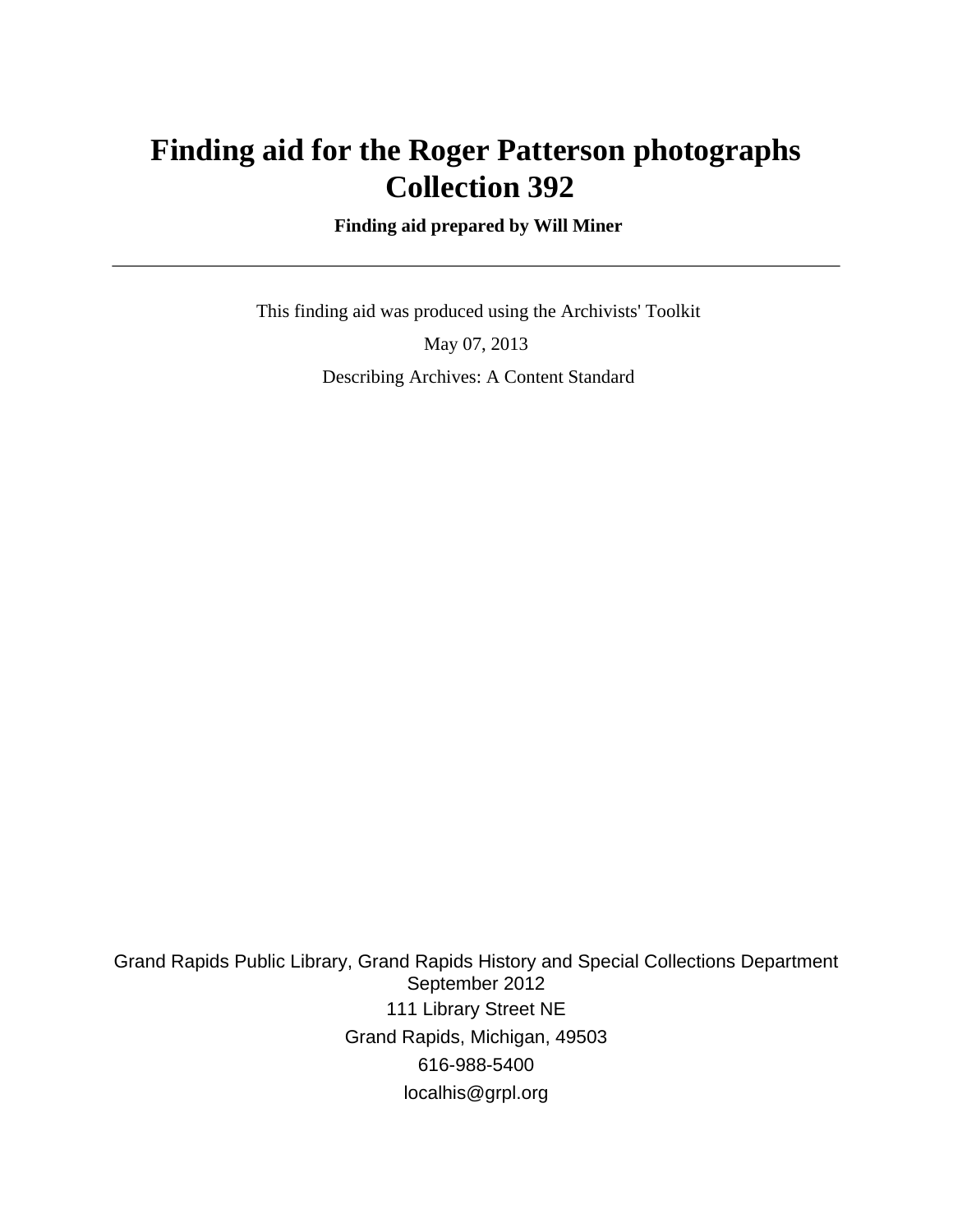# **Table of Contents**

 $\overline{\phantom{a}}$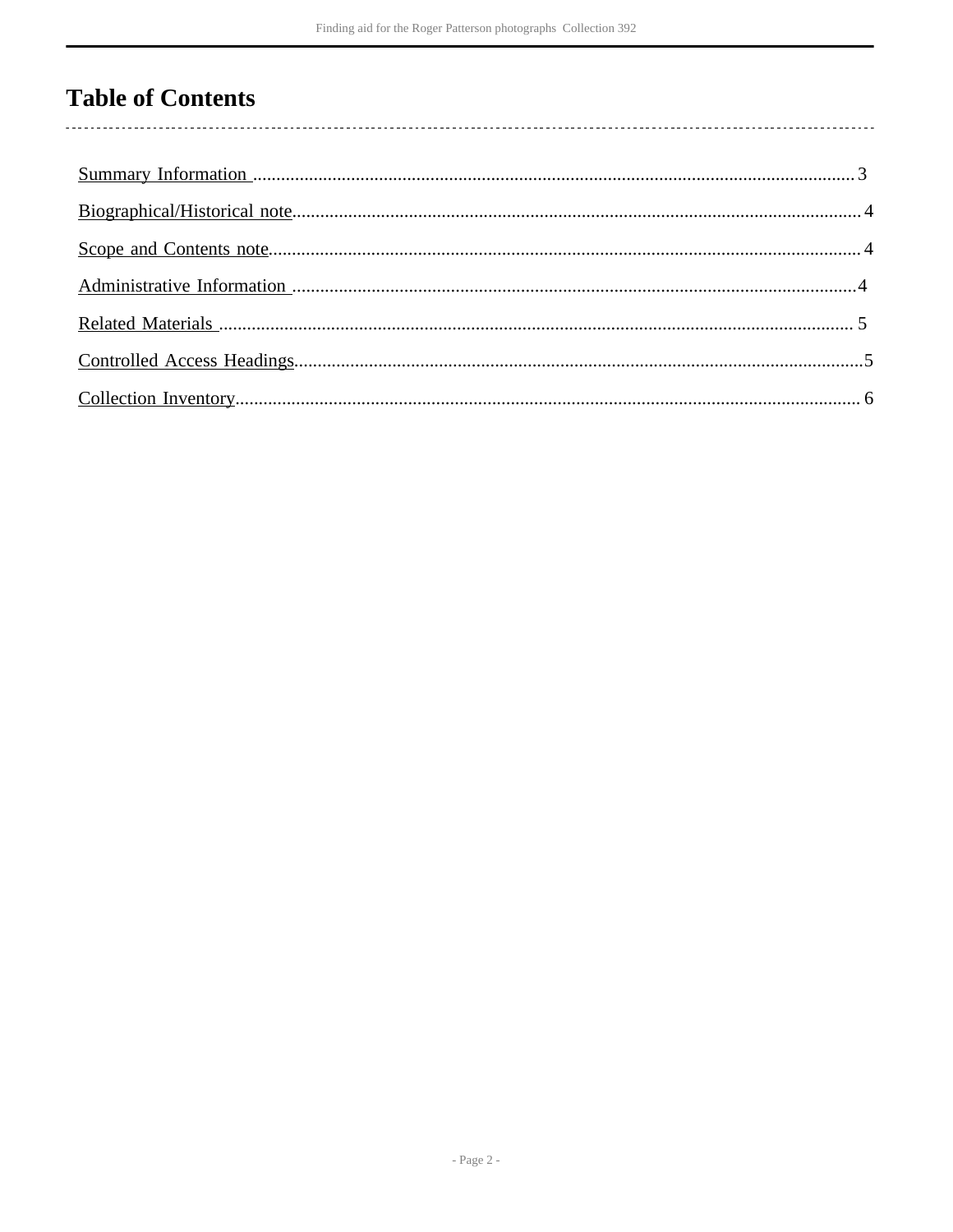# <span id="page-2-0"></span>**Summary Information**

| <b>Repository</b> | Grand Rapids Public Library, Grand Rapids History and Special<br><b>Collections Department</b>                                                                                                                                                                                                                                                                                                                                                                                            |
|-------------------|-------------------------------------------------------------------------------------------------------------------------------------------------------------------------------------------------------------------------------------------------------------------------------------------------------------------------------------------------------------------------------------------------------------------------------------------------------------------------------------------|
| <b>Creator</b>    | Patterson, Roger                                                                                                                                                                                                                                                                                                                                                                                                                                                                          |
| <b>Title</b>      | Roger Patterson photographs                                                                                                                                                                                                                                                                                                                                                                                                                                                               |
| Date [inclusive]  | 1885-1980s                                                                                                                                                                                                                                                                                                                                                                                                                                                                                |
| <b>Extent</b>     | 1.0 Linear feet                                                                                                                                                                                                                                                                                                                                                                                                                                                                           |
| Language          | English                                                                                                                                                                                                                                                                                                                                                                                                                                                                                   |
| <b>Abstract</b>   | The collection consists of images owned by librarian Roger Patterson who<br>worked in the Grand Rapids Public library from the 1960s through the<br>1980s. The presence of descriptive tags for some of the photos as well<br>as construction paper lettering imply the images were used in displays in<br>branches of the Grand Rapids Public Library. The images are primarily of<br>Grand Rapid's West Side and include churches, parks, bridges, and private<br>and public buildings. |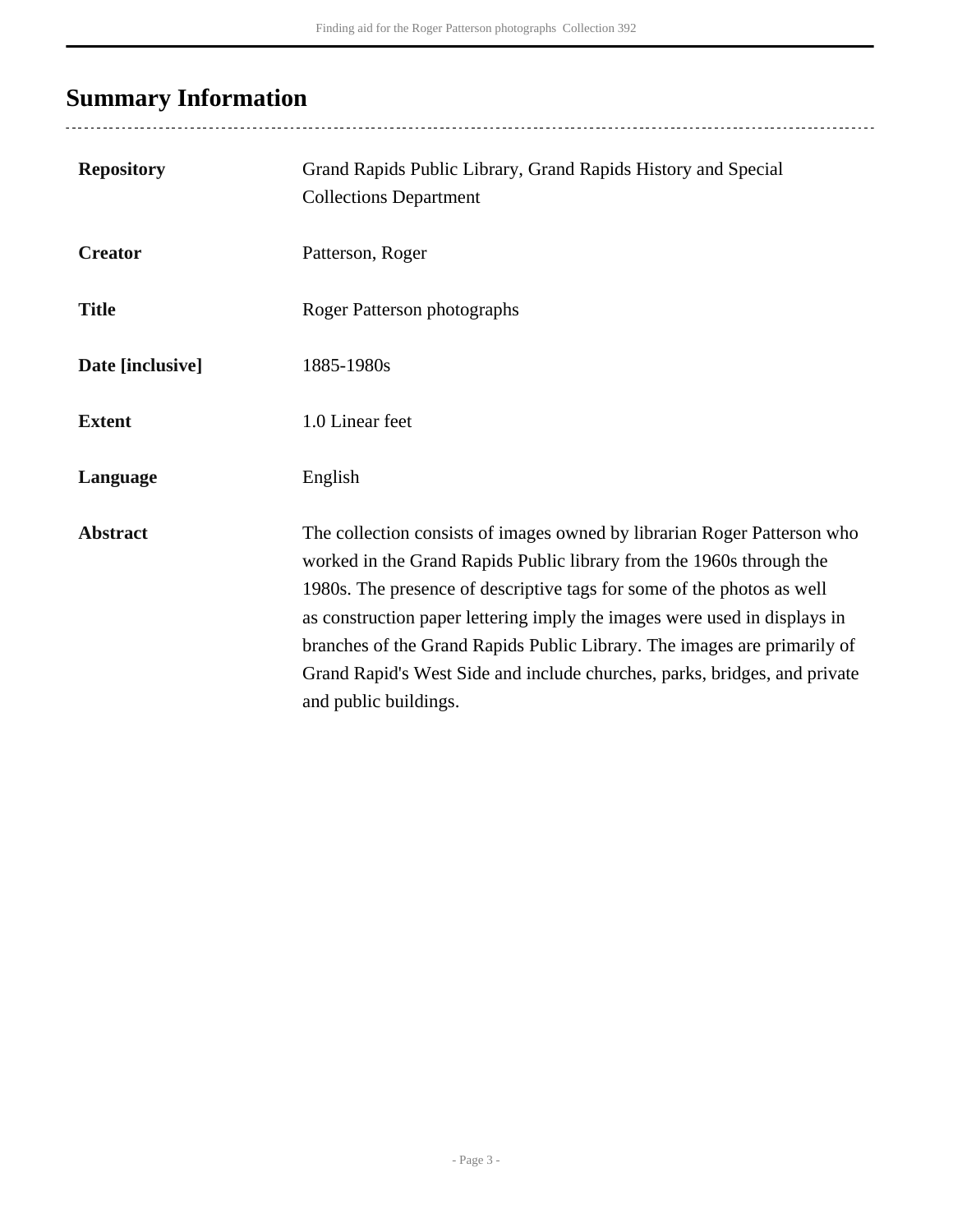## <span id="page-3-0"></span>**Biographical/Historical note**

Leroy Roger Patterson, commonly known as Roger Patterson, worked for the Grand Rapids Public Library during the 1960s, 1970s and 1980s. He is remembered for his work in the History and Music section at the main library and particularly for his promotion of children's books and programs and storytelling at the Burton branch, West Side branch and Ottawa Hills branch where he was the librarian for many years.

## <span id="page-3-1"></span>**Scope and Contents note**

The collection consists of reproduced images, mostly on card-stock, notes describing some of the images, and alphabetical characters made from black construction paper that spell "West Side Story." The images are primarily of Grand Rapid's West Side and were possibly used in displays in the Grand Rapids Public Library. Many of the reproductions are from images from the Grand Rapids Illustrated publication. Subjects include churches, parks, bridges, and private and public buildings.

## <span id="page-3-2"></span>**Administrative Information**

### **Publication Information**

Grand Rapids Public Library, Grand Rapids History and Special Collections Department September 2012

### **Immediate Source of Acquisition note**

Leroy Roger Patterson estate, accession number 2012.056.

#### **Processing Information note**

The images are arranged randomly and are numbered sequentially as they were received in several manila envelopes.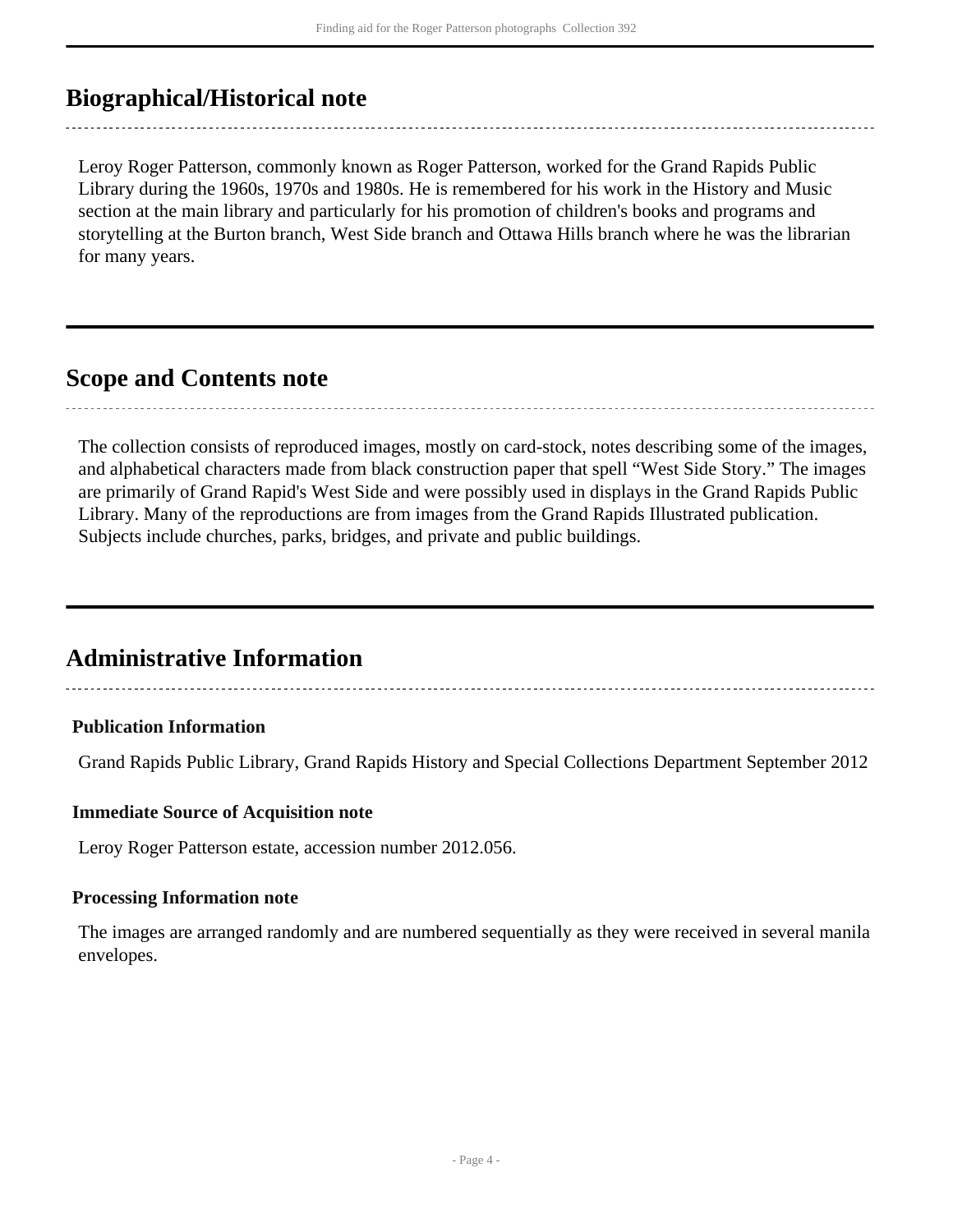## <span id="page-4-0"></span>**Related Materials**

 $\overline{a}$ 

 $\sim$ 

### **Related Archival Materials note**

Collection #91 Grand Rapids Illustrated Collection

# <span id="page-4-1"></span>**Controlled Access Headings**

### **Genre(s)**

• photographs

### **Geographic Name(s)**

- Grand Rapids (Mich.) -- History -- Photographs
- West Side (Grand Rapids, Mich.)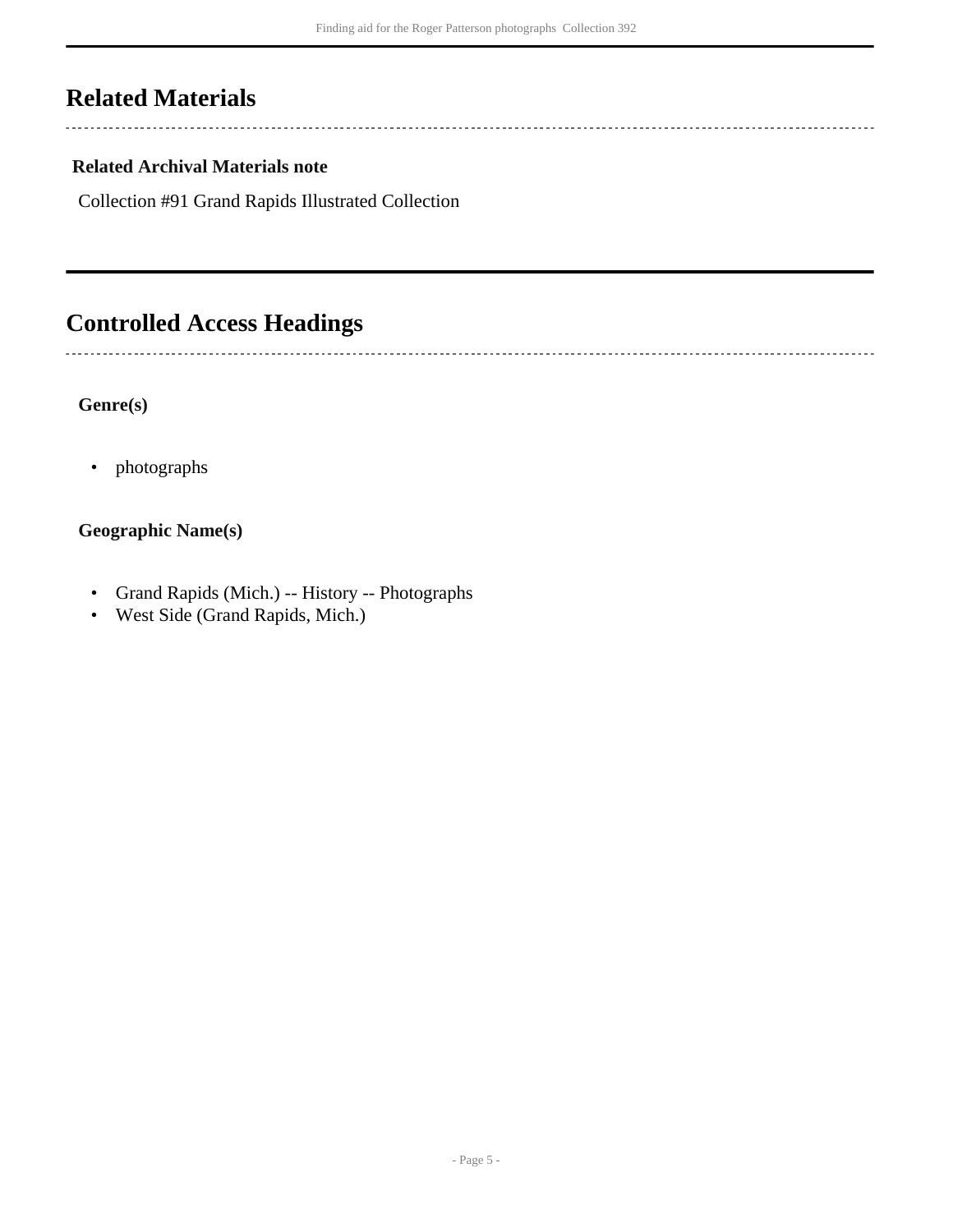# <span id="page-5-0"></span>**Collection Inventory**

|                                                                                                                                                                                                                                                                 | <b>Box</b>   | <b>Folder</b>  |
|-----------------------------------------------------------------------------------------------------------------------------------------------------------------------------------------------------------------------------------------------------------------|--------------|----------------|
| 1. 1904 flood. Stocking and Bridge St. looking South down Jefferson<br>(now Lexington). Old Watson house at left. Old police signal booth on<br>the corner tipped over and lying between telephone poles next to Riechel's<br>drugstore. Includes display tags. | $\mathbf{1}$ | $\mathbf{1}$   |
| 2. 1907 John Ball Park. Early automobile with three male passengers.                                                                                                                                                                                            | $\mathbf{1}$ | 1              |
| 3. Grand Rapids School Furniture building.                                                                                                                                                                                                                      | $\mathbf{1}$ | $\mathbf{1}$   |
| 4. Large gathering at John Ball Park. Horse and carriages and early<br>automobiles.                                                                                                                                                                             | $\mathbf{1}$ | $\mathbf{1}$   |
| 5. Sanctuary and altar of St. Adalbert Basilica.                                                                                                                                                                                                                | $\mathbf{1}$ | $\overline{2}$ |
| 6. Lincoln Park Pavilion.                                                                                                                                                                                                                                       | $\mathbf{1}$ | $\overline{2}$ |
| 7. View of Grand Rapids taken opposite West End 3rd St. Pine street<br>school center. Beyond is St. James church old parish school this side of it.<br>St. Mary's faintly to the left and back.                                                                 | $\mathbf{1}$ | $\overline{2}$ |
| 8. Foot Bridge viewed from Pearl street bridge; St. Mary's visible in<br>distance.                                                                                                                                                                              | $\mathbf{1}$ | $\overline{2}$ |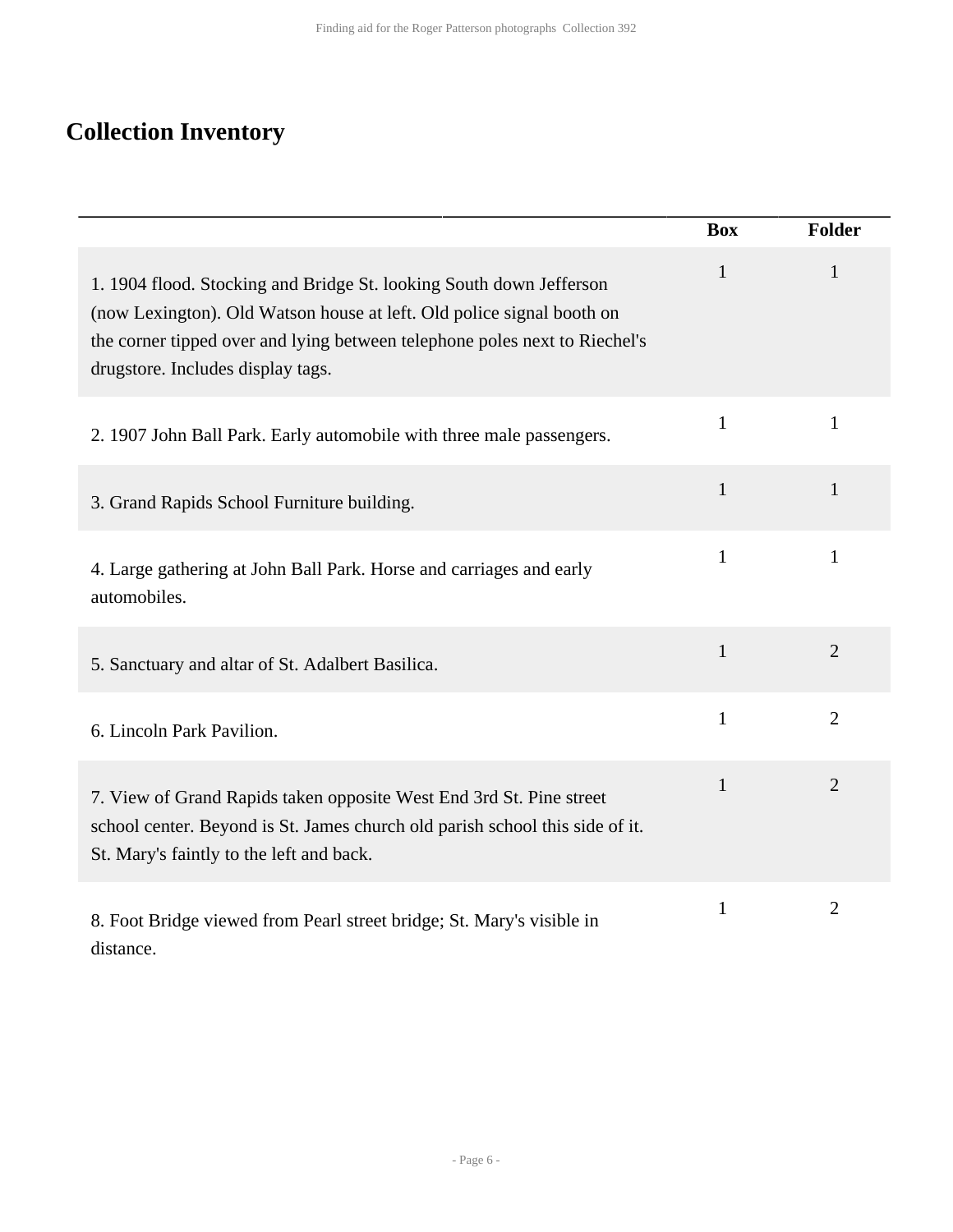| 9. Scrip Labor. Broadway 30 inch sewer. Webster to Richmond. Includes<br>display tag.                            | $\mathbf{1}$   | 3              |
|------------------------------------------------------------------------------------------------------------------|----------------|----------------|
| 10. Scrip Labor. Richmond Park swimming pool.                                                                    | $\mathbf{1}$   | $\overline{4}$ |
| 11. John Ball Park Bandstand.                                                                                    | $\overline{2}$ | $\mathbf{1}$   |
| 12. Circus grounds at John Ball Park 1905                                                                        | $\overline{2}$ | $\mathbf{1}$   |
| 13. John Ball statue at John Ball Park.                                                                          | $\overline{2}$ | $\mathbf{1}$   |
| 14. John Ball Park. Looking East to zoo entrance.                                                                | $\overline{2}$ | $\mathbf{1}$   |
| 15. Monkey eating.                                                                                               | $\overline{2}$ | $\mathbf{1}$   |
| 16. John Ball Park looking Northwest from upper grotto toward eagle<br>house.                                    | $\overline{2}$ | $\mathbf{1}$   |
| 17. Monkey habitat with monkeys lounging on rocks and children behind.                                           | $\overline{2}$ | $\overline{2}$ |
| 18. Jungle foliage.                                                                                              | $\overline{2}$ | $\overline{2}$ |
| 19. Reed's Lake—Suburbs of Grand Rapids. Retouched image of<br>rowboats. Appears to be cut from magazine.        | $\overline{2}$ | $\overline{2}$ |
| 20. Looking west down West Bridge from Pine in front of Riechels drug<br>store. Watson homestead at top of hill. | $\overline{2}$ | $\overline{2}$ |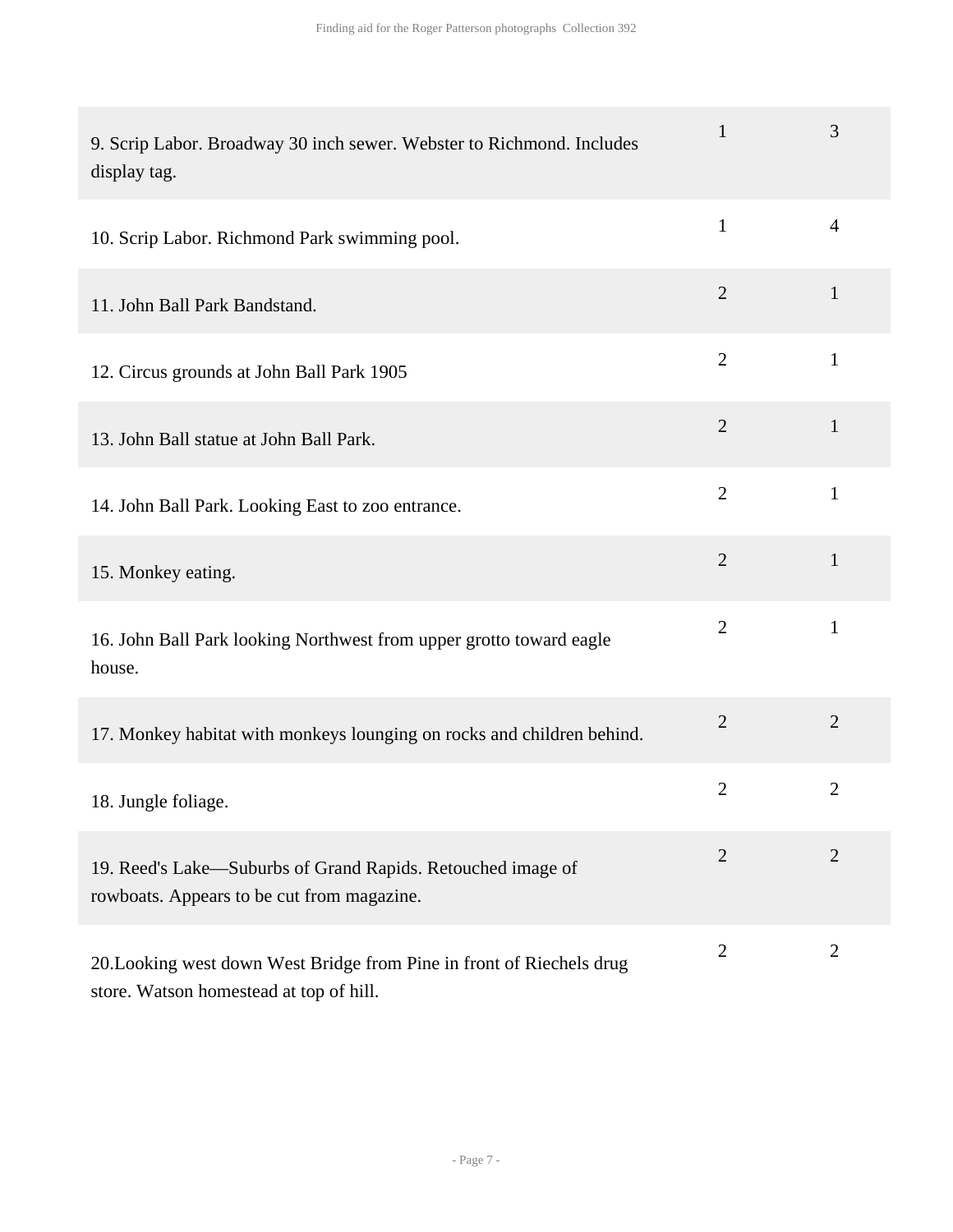| 21. Looking West down I-196 from Hastings st. at night. 131 and St.<br>Mary's visible in distance.        | $\overline{2}$ | $\overline{2}$ |
|-----------------------------------------------------------------------------------------------------------|----------------|----------------|
| 22. Stained glass windows St. James church.                                                               | $\overline{2}$ | $\overline{2}$ |
| 23. "The Steps" 1888                                                                                      | $\overline{2}$ | 3              |
| 24. West Side branch of GRPL                                                                              | $\overline{2}$ | 3              |
| 25. Stocking street with two horse and wagon teams at left.                                               | $\overline{2}$ | 3              |
| 26. Grand Rapids Fire Department building, 500 Bridge st nw, with<br>motorcycle outside.                  | $\overline{2}$ | 3              |
| 27. Widdicomb Street School. Seventh Reformed Church.                                                     | $\overline{2}$ | 3              |
| 28. John Ball Park from pavilion with snowfall.                                                           | $\overline{2}$ | 3              |
| 29. Looking North along John Ball Park Drive from West end of Fulton St.<br>Streetcar at right.           | $\mathbf{2}$   | 3              |
| 30. Looking North along John Ball Park Drive from West end of Fulton St.<br>Streetcar at right; as above. | 2              | $\mathfrak{I}$ |
| 31. Straight Street School 1888                                                                           | $\overline{2}$ | $\overline{4}$ |
| 32. West Bridge st. looking East from Pine during winter. Child on sled<br>with dog.                      | $\overline{2}$ | 4              |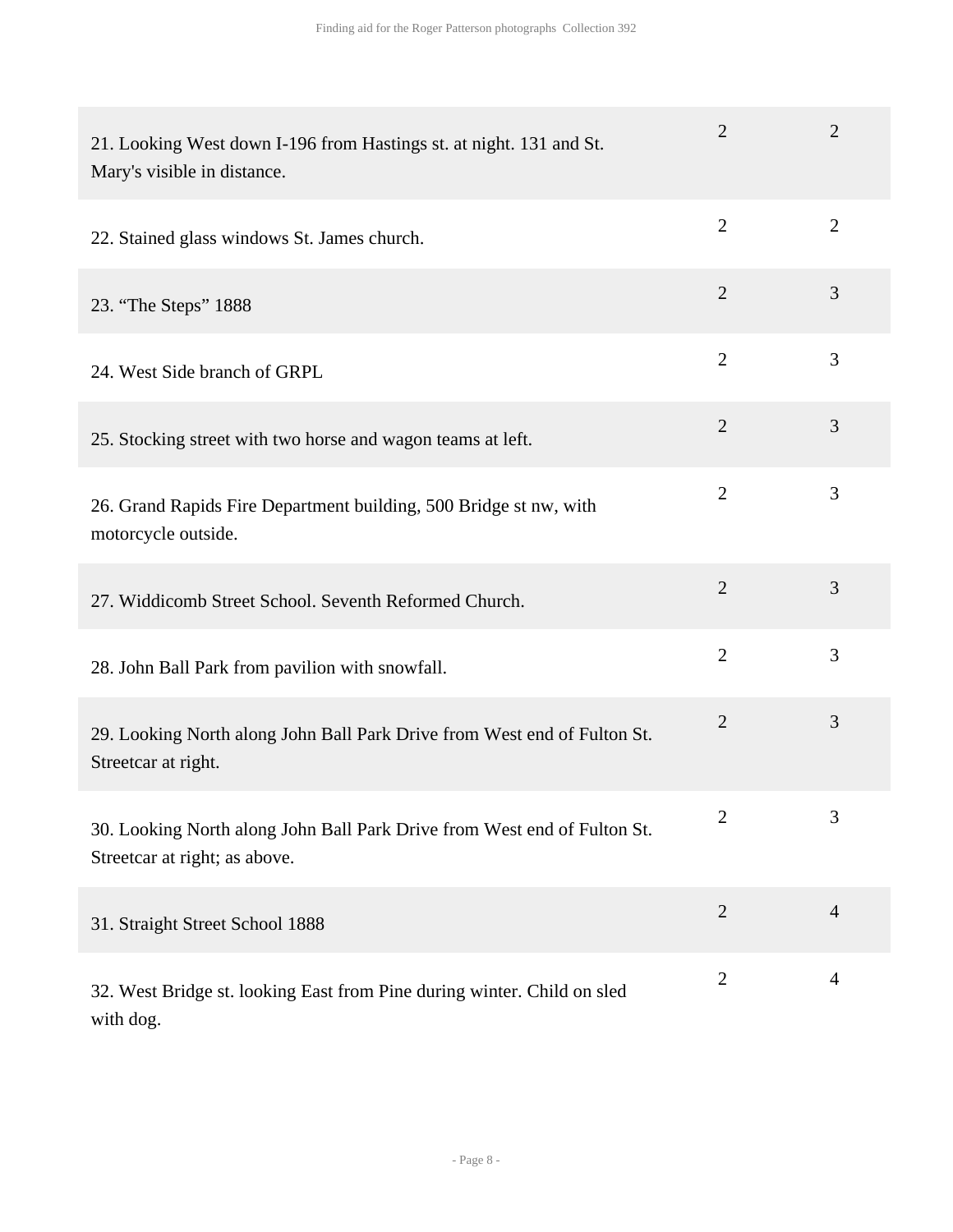| 33. West Bridge st. looking East. Bell Conrad 8 Co's building on left.                                 | $\overline{2}$ | $\overline{4}$ |
|--------------------------------------------------------------------------------------------------------|----------------|----------------|
| 34. Union High School                                                                                  | $\overline{2}$ | 4              |
| 35. Reed's Lake Jumbo Postcard of passenger boat at dock.                                              | $\overline{2}$ | $\overline{4}$ |
| 36. Grand Rapids Street Railway Company West Side Car House at<br>Scribner and Bowery.                 | $\overline{2}$ | 4              |
| 37. John Ball Park—New Pavilion construction with laborer and<br>wheelbarrows in front                 | $\overline{2}$ | 5              |
| 38. Wolverine Bicycle Club at park 1895 posing with "Keep Off The<br>Grass" sign.                      | $\overline{2}$ | 5              |
| 39. View in John Ball Park, Looking South about 1897.                                                  | $\overline{2}$ | 5              |
| 40. Balcony at rear of St. James Church.                                                               | $\overline{2}$ | 5              |
| 41. Later Mt. Vernon Hotel 1886                                                                        | $\overline{2}$ | 5              |
| 42. Circus grounds 1905. West side of Valley ave at Fulton Street. Tent,<br>wagons, cattle and camels. | 2              | C              |
| 43. View of St. James altar with banner to the right. Slightly blurry.                                 | 3              | $\mathbf{1}$   |
| 44. Interior of St. James 1906 showing ceiling and altar.                                              | 3              | $\mathbf{1}$   |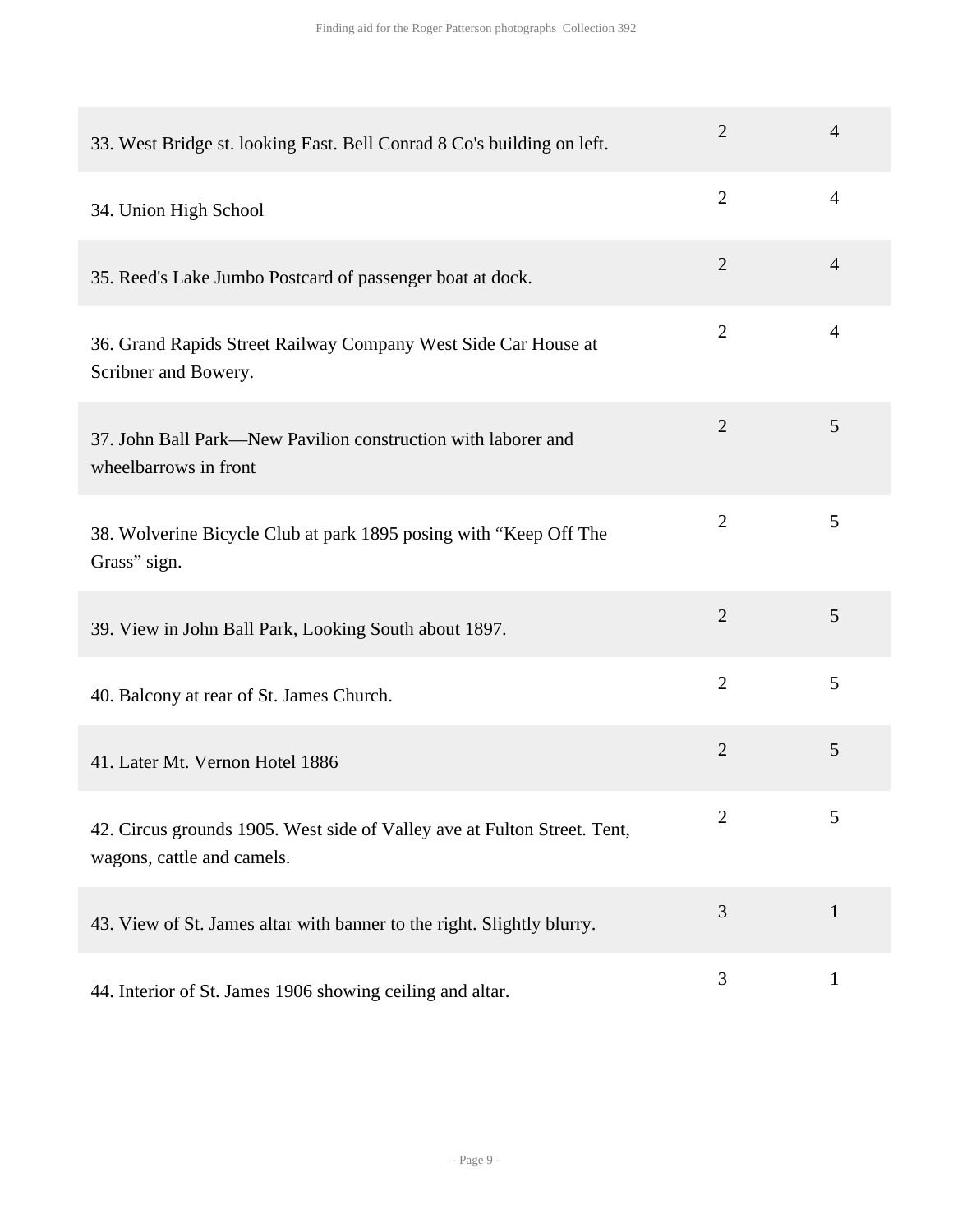| 45. Scribner ave. Car barns. Automobiles and street car with wires<br>overhead. "Red Top" sign right of center.                                                                                                  | 3 | 1              |
|------------------------------------------------------------------------------------------------------------------------------------------------------------------------------------------------------------------|---|----------------|
| 46. Wooden pavilion and stairway at picnic grounds John Ball Park.                                                                                                                                               | 3 | $\mathbf{1}$   |
| 47. St. James Catholic Church with drawn in figures of people.                                                                                                                                                   | 3 | $\mathbf{1}$   |
| 48. Interior of St. Adalbert's Basilica; columns and stained glass windows.                                                                                                                                      | 3 | $\overline{2}$ |
| 49. Streetcar with "Scribner" sign/lettering. Two men examining lower<br>portion of the car.                                                                                                                     | 3 | $\overline{2}$ |
| 50. Women and bicycles in Fulton Park.                                                                                                                                                                           | 3 | $\overline{2}$ |
| 51. Building on Chatham by sibley school; 1970's; pre-school circa 2012                                                                                                                                          | 3 | $\overline{2}$ |
| 52. Flood. West Broadway (Now National) looking North from Catham to<br>Bridge. Some houses from 1st street show in center distance. Third house<br>on the left is old Shickell homestead. Includes display tag. | 3 | $\overline{2}$ |
| 53. Arch in John Ball Park.                                                                                                                                                                                      | 3 | 3              |
| 54. Ball Park Floral on corner of W. Fulton and Valley. Taken from John<br><b>Ball Park.</b>                                                                                                                     | 3 | 3              |
| 55. View from Pearl street bridge looking West. Blackmore Manufacturing<br>co./F.L. Furbish building and Star Mills building visible.                                                                            | 3 | 3              |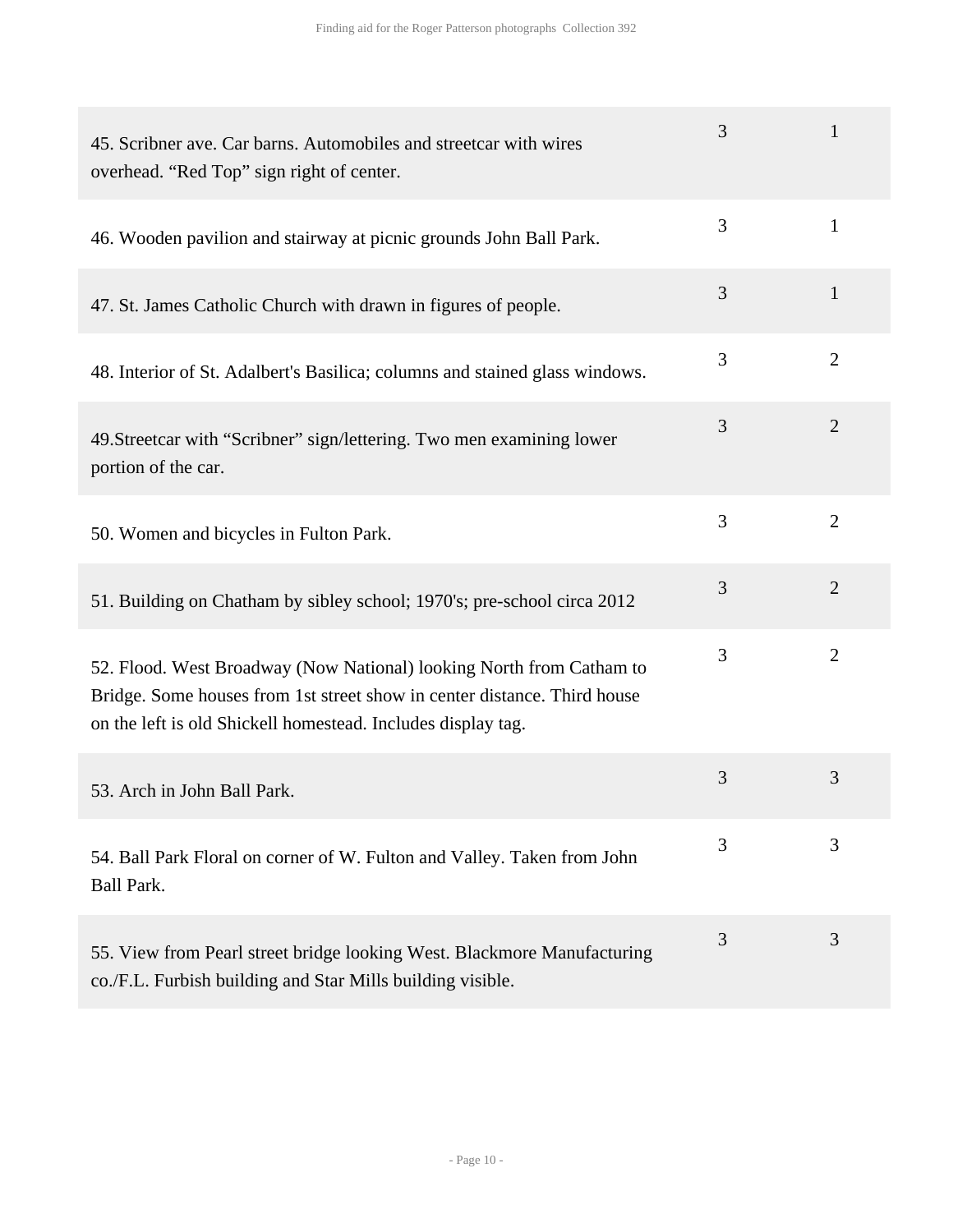| 56. Front of St. Adalberts Basilica 1960's or 70's.                                                         | 3 | 3              |
|-------------------------------------------------------------------------------------------------------------|---|----------------|
| 57. East Promenade of Lincoln Park Pavilion.                                                                | 3 | 3              |
| 58. Sanctuary of St. Adalbert's Basilica 1960's or 70's.                                                    | 3 | 3              |
| 59. Bridge st. corner Gold south side                                                                       | 3 | $\overline{3}$ |
| 60. Intersection of Plainfield and Coit Ave 1888                                                            | 3 | $\overline{4}$ |
| 61. Reeds Lake. View of Lakeside Club and docked ferries with man in<br>rowboat front and center.           | 3 | $\overline{4}$ |
| 62. Thomas White home, possibly 1888, at intersection of Washington and<br>State streets and Jefferson ave. | 3 | $\overline{4}$ |
| 63. Morton House.                                                                                           | 3 | $\overline{4}$ |
| 64. Jefferson ave., South from East Fulton st.                                                              | 3 | $\overline{4}$ |
| 65. Central High School.                                                                                    | 3 | $\overline{4}$ |
| 66. Reed's Lake. Lakeside club with ferry.                                                                  | 3 | $\overline{4}$ |
| 67. Lincoln Park looking Southwest toward pavilion. Children in bottom<br>right corner.                     | 3 | $\overline{4}$ |
| 68. Turner Street School.                                                                                   | 3 | $\overline{4}$ |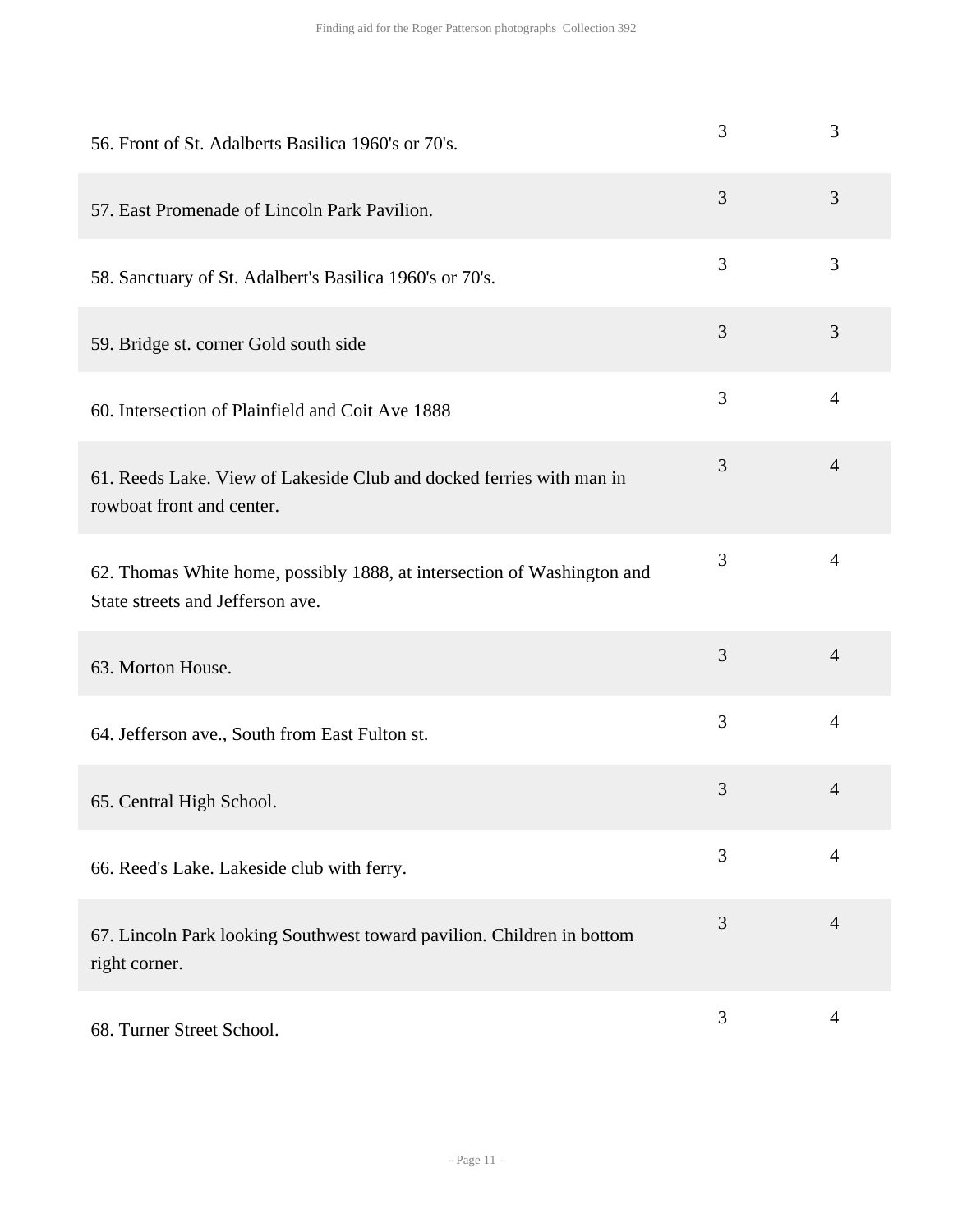| 69. Construction of new Bridge st. bridge.                                                                                           | 3              | $\overline{4}$ |
|--------------------------------------------------------------------------------------------------------------------------------------|----------------|----------------|
| 70. W. Bridge st. looking East from Straight ave. St. James Sister's Home<br>and church, telephone company, and Adrian Home visible. | 3              | 4              |
| 71. Seventh Reformed Church from building front.                                                                                     | $\overline{4}$ | $\mathbf{1}$   |
| 72. Voss ice wagon at the Northeast corner of Bridge and Pine. Includes<br>display tag.                                              | $\overline{4}$ | $\mathbf{1}$   |
| 73. West Bridge st. looking west from intersection of W. Bridge and<br>Turner.                                                       | $\overline{4}$ | $\mathbf{1}$   |
| 74. John Ball Park pond and foot bridge. Park name on side of hill.                                                                  | $\overline{4}$ | $\mathbf{1}$   |
| 75. John Ball Park hill with stairway.                                                                                               | $\overline{4}$ | $\mathbf{1}$   |
| 76. John Ball Park path and picnic pavilion.                                                                                         | $\overline{4}$ | $\mathbf{1}$   |
| 77. John Ball Park pond, pathways, bridge, and birdhouse on left.                                                                    | $\overline{4}$ | $\mathbf{1}$   |
| 78. St. Mary's church.                                                                                                               | 4              | $\overline{2}$ |
| 79. St. James church.                                                                                                                | $\overline{4}$ | $\overline{2}$ |
| 80. Building given free for library purposes by Michigan Bell.                                                                       | $\overline{4}$ | $\overline{2}$ |
| 81. New West Side Branch with four children in front.                                                                                | $\overline{4}$ | $\overline{2}$ |